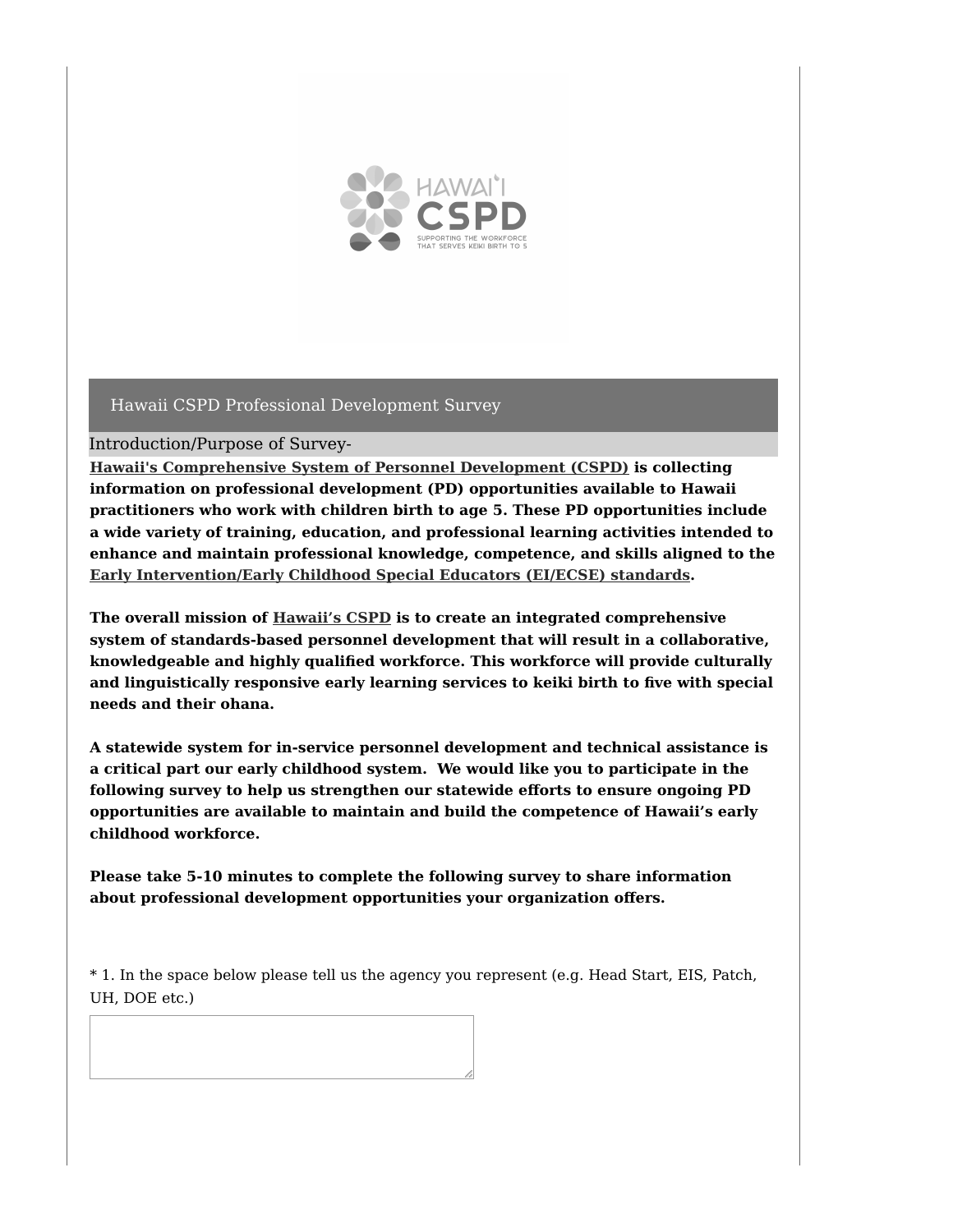#### 2. Entity represented

 $\bigcap$  EIS

 $\bigcirc$  DOE

 $\bigcap$  Head Start/Early Head Start

 $\bigcap$  PATCH

 $\bigcap$  Higher Education

\* 3. Does your agency provide professional development (PD) opportunities to Hawaii practitioners who work with children birth to age 5 who have special needs.

Yes

 $\bigcirc$  No

Additional comments or clarification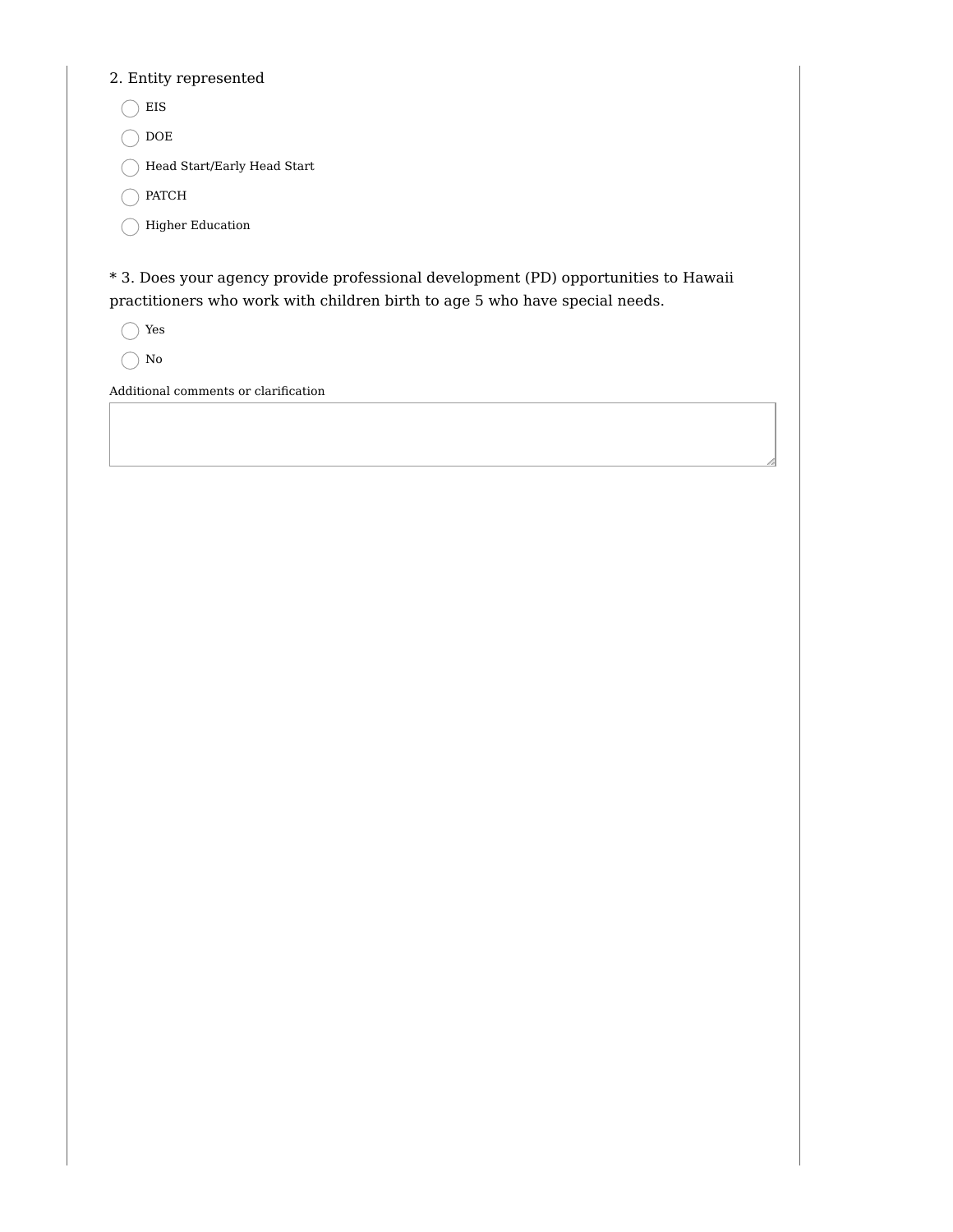

- 4. What age range do your PD opportunities cover (select all that apply)
	- Birth to 3
	- Ages 3 to 5
	- Birth to 5
	- Other (please specify)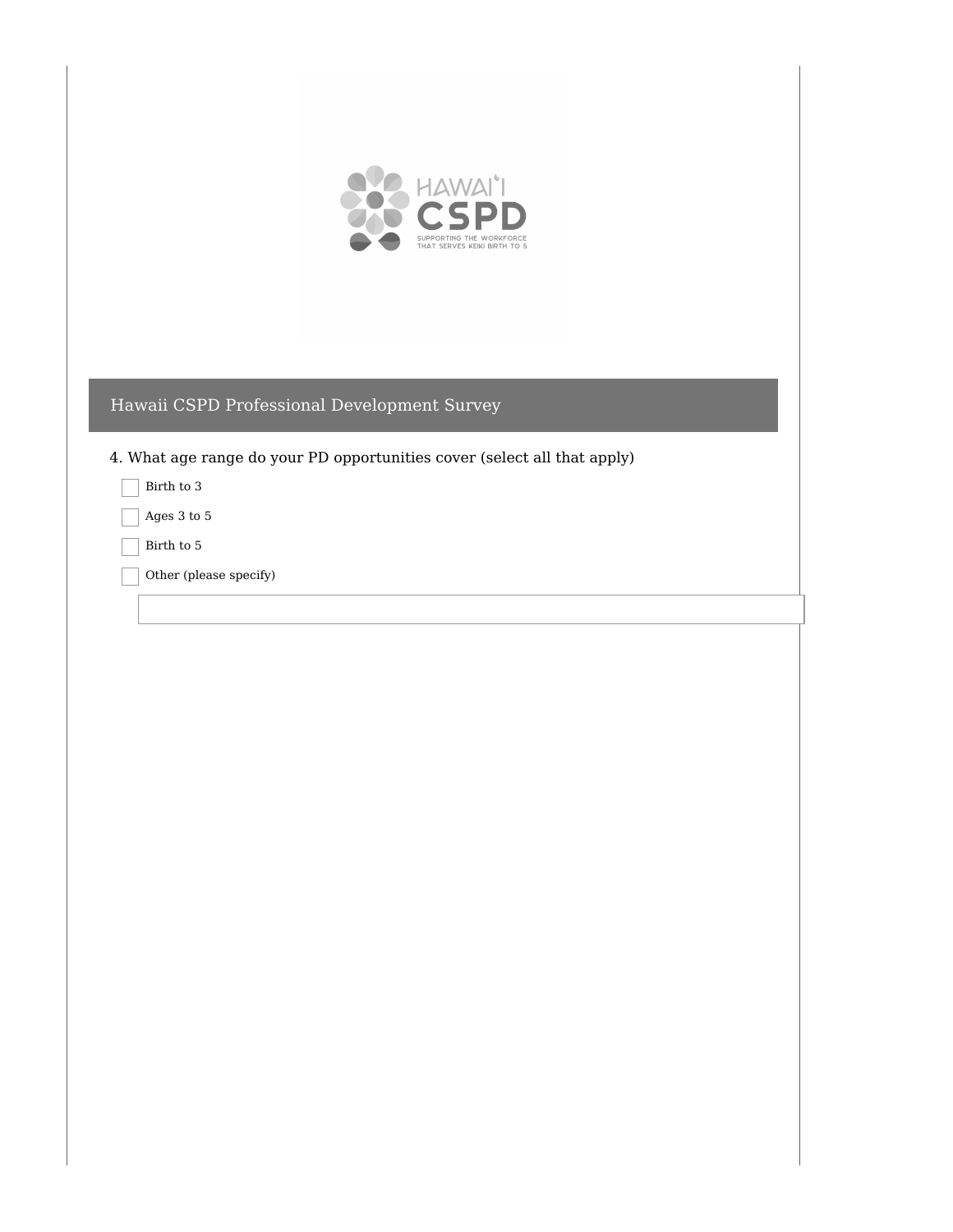

5. Who does your agency provide professional development (PD) opportunities for? (select all that apply)

Early Intervention (EI-Part C)

Department of Education (DOE-Part B)

Early Head Start/Head Start (EHS/HS)

Childcare Program

Families

Other (please specify)

6. Who is your target audience for PD opportunities (select all that apply)

Administrators

Direct service providers (teachers, therapists, childcare providers etc...)

Families / Caregivers

Other (please specify)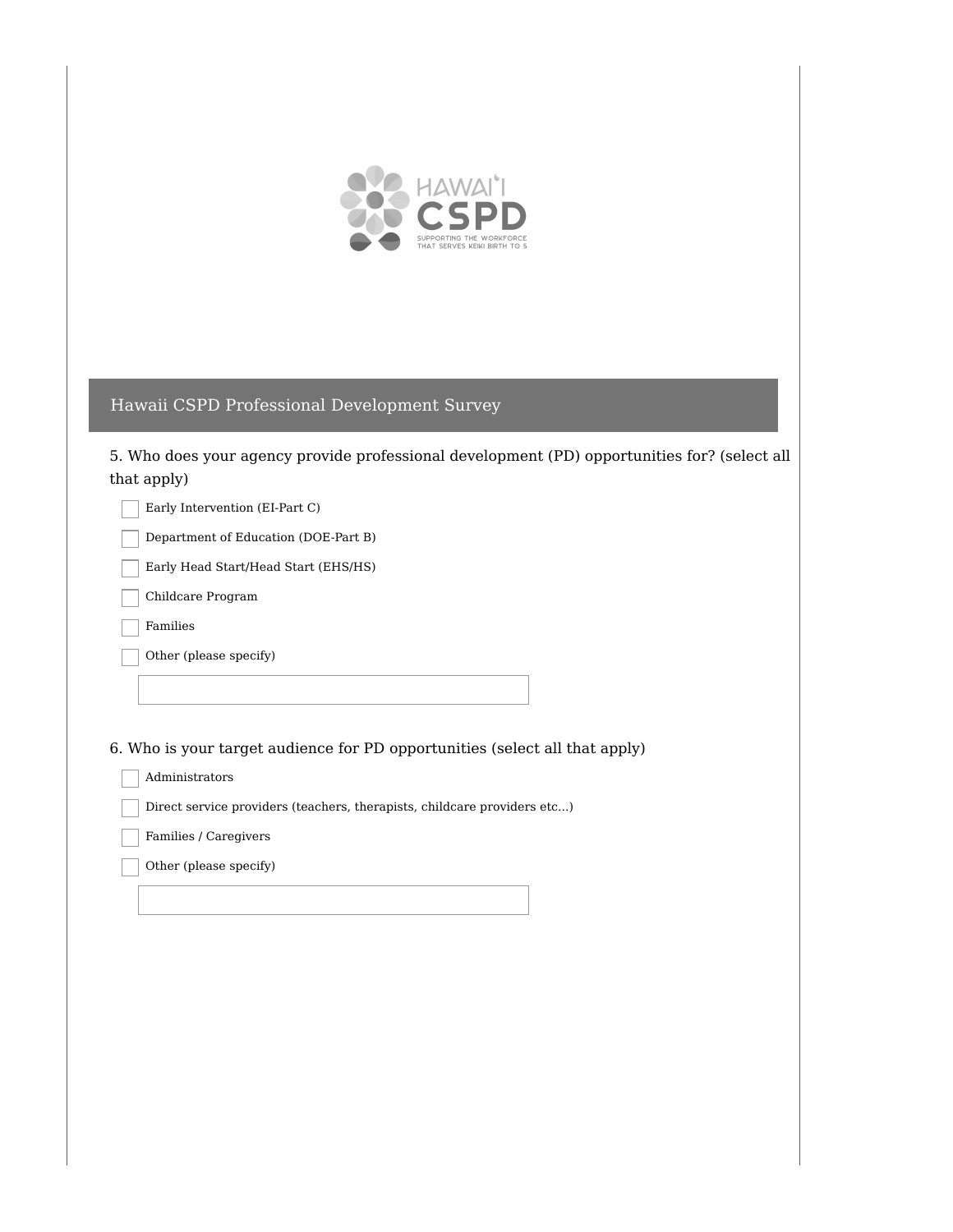

7. Approximately how many PD opportunities/events does your agency provide annually?

- C Less than 5
- $\bigcirc$  5-10
- $\big)$  11-20
- More than 20 €

#### 8. Annually, how many PD hours offered focuses on the following EI/ECSE [Standards](https://exceptionalchildren.org/standards/initial-practice-based-standards-early-interventionists-early-childhood-special-educators)?

Number of Hours of Professional Development Offered  $\overline{\phantom{a}}$ 

| Partnering and Families                                                           |  |
|-----------------------------------------------------------------------------------|--|
| Collaboration and Teaming                                                         |  |
| <b>Assessment Processes</b>                                                       |  |
| Application of Curriculum Frameworks in<br>the Planning of Meaningful Experiences |  |
| Using Responsive and Reciprocal<br>Interactions, Intervention and Instruction     |  |
| Professionalism and Ethical Practices                                             |  |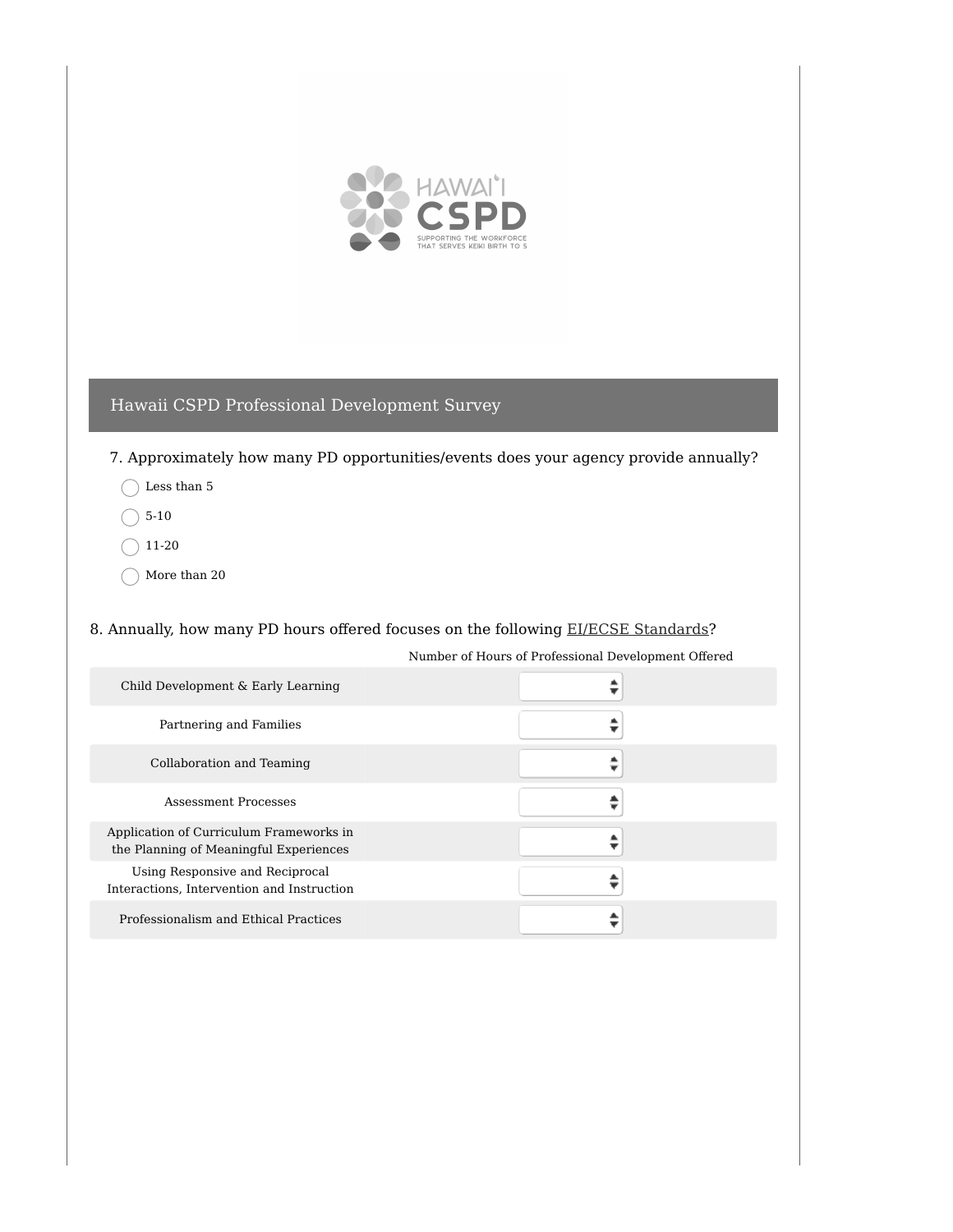

#### 9. Are PD opportunities open to staff outside your agency?

- $\bigcirc$  Yes, always open to outside staff
- $\bigcap$  Yes, frequently open to outside staff
- $\bigcap$  Yes, but on a limited basis
- $\bigcap$  No, only available to agency staff

#### Additional comments or clarification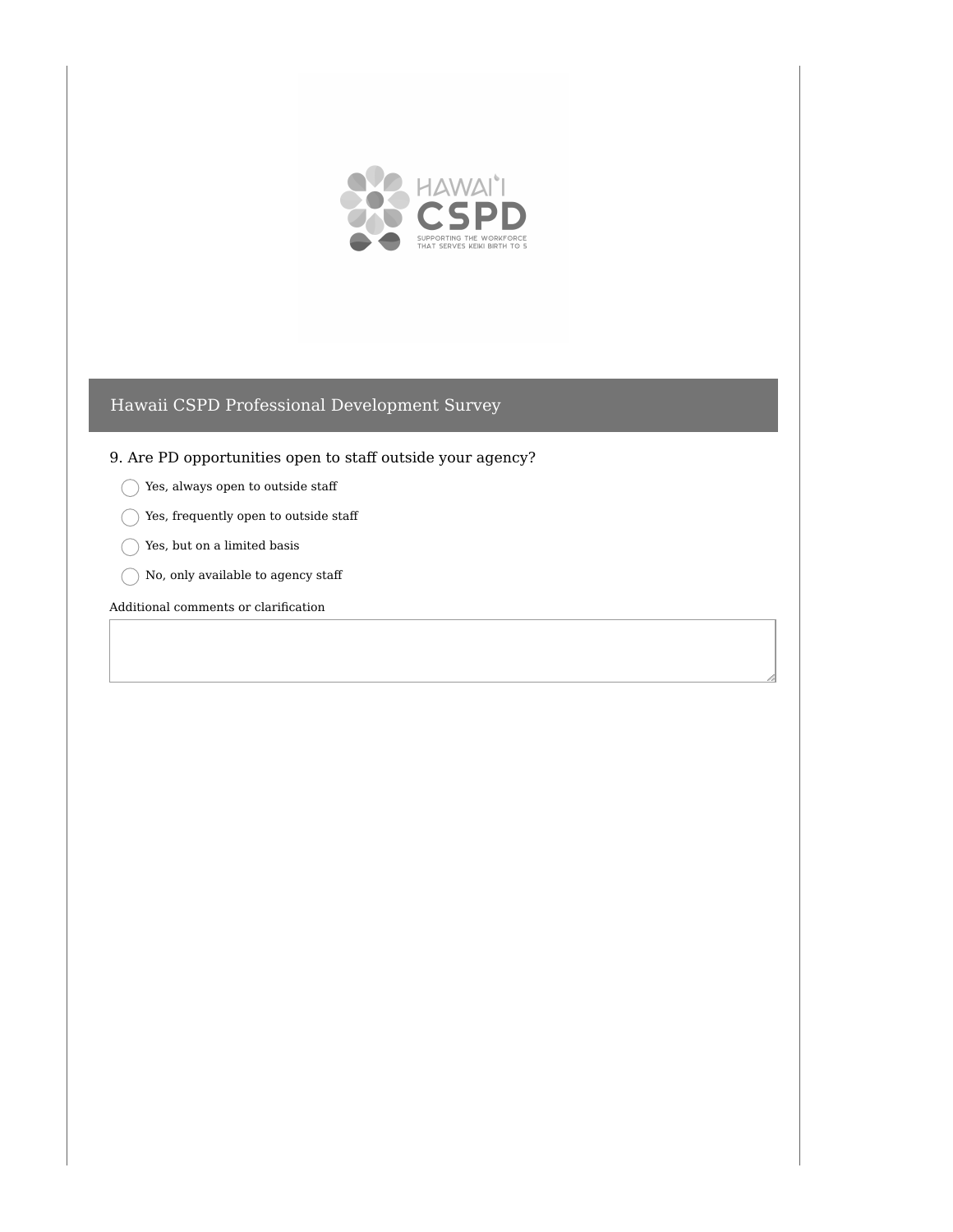

10. How do staff (internal/external) find out about available PD opportunities? (select all that apply)

E-blast from the agency providing the PD opportunity

Calendar of PD opportunities is posted on agency website

E-blast from the agency they are employed by

Professional development opportunities are posted/emailed on a regular basis

Staff check individual agency websites

Other (please specify)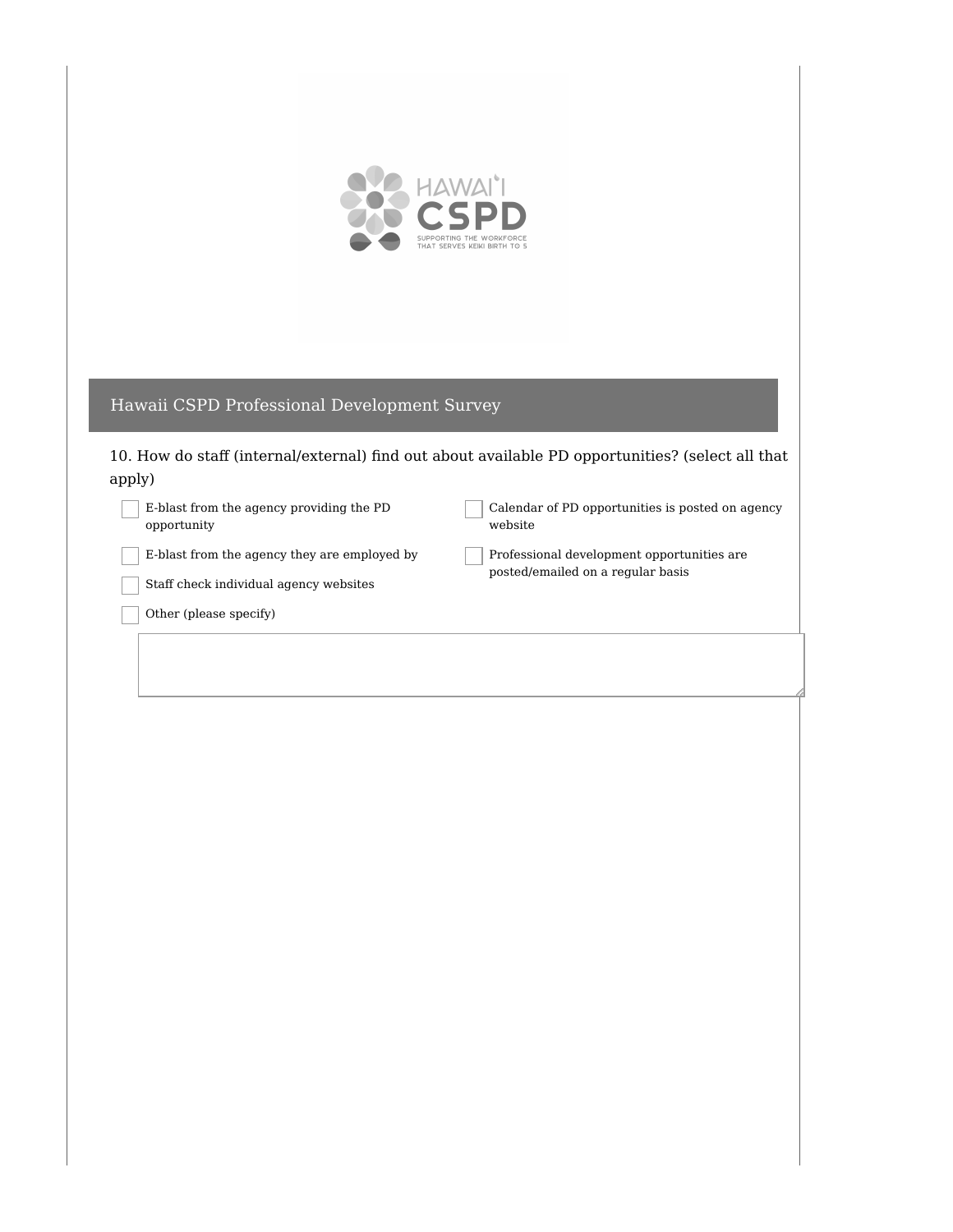

11. Does your agency require staff to complete professional development hours as part of their employment requirements?

Yes

 $\bigcap$  No

Additional comments or clarification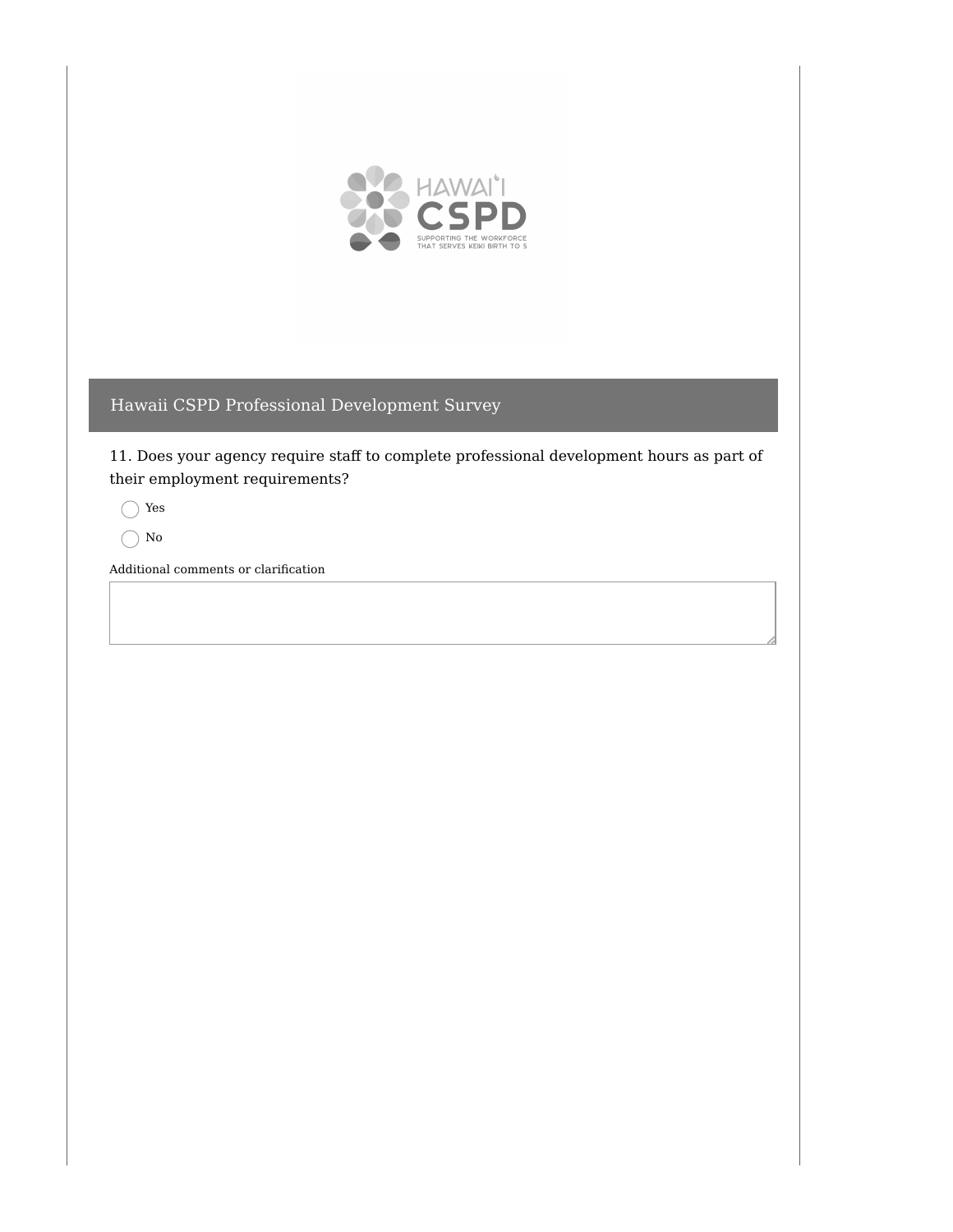

12. How does your agency track professional development opportunities taken by staff?

- Agency does not track PD hours
- $\bigcap$  Agency has an internal tracking system
- $\bigcap$  Staff are responsible for tracking independently
- $\bigcirc$  Some PD opportunities are tracked, but not all
- Other (please explain)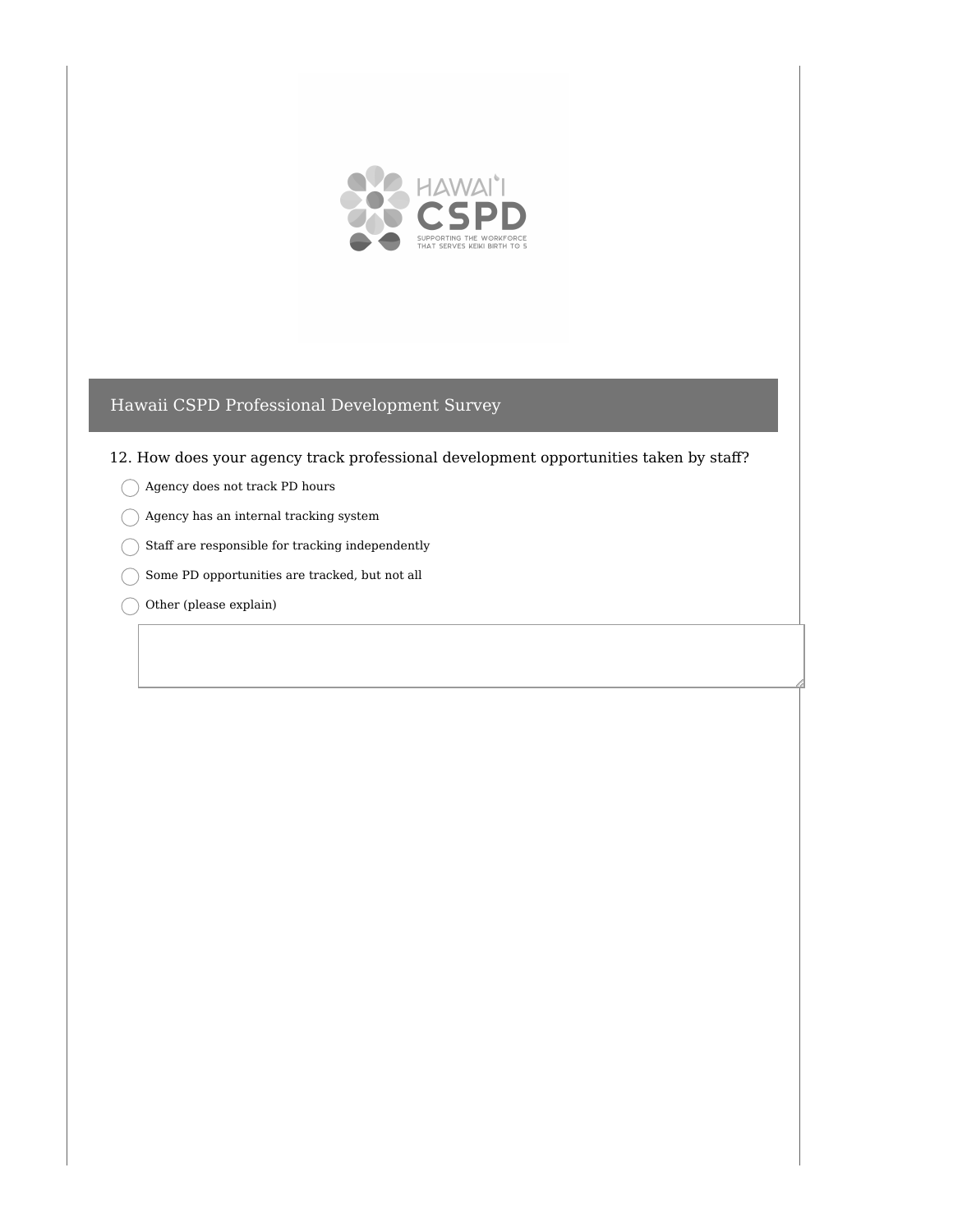

## 13. How are professional development opportunities being offered? (select all that apply)

|                                                  | In the previous 12 months | In the upcoming 12 months |
|--------------------------------------------------|---------------------------|---------------------------|
| Face to face                                     |                           |                           |
| Online (live)                                    |                           |                           |
| Online (self-paced)                              |                           |                           |
| Small focus/parent<br>groups (support<br>groups) |                           |                           |
| Learning/talk story<br>time (informal)           |                           |                           |
| Combination of face-<br>to-face & online         |                           |                           |
| Other (please specify)                           |                           |                           |
|                                                  |                           |                           |